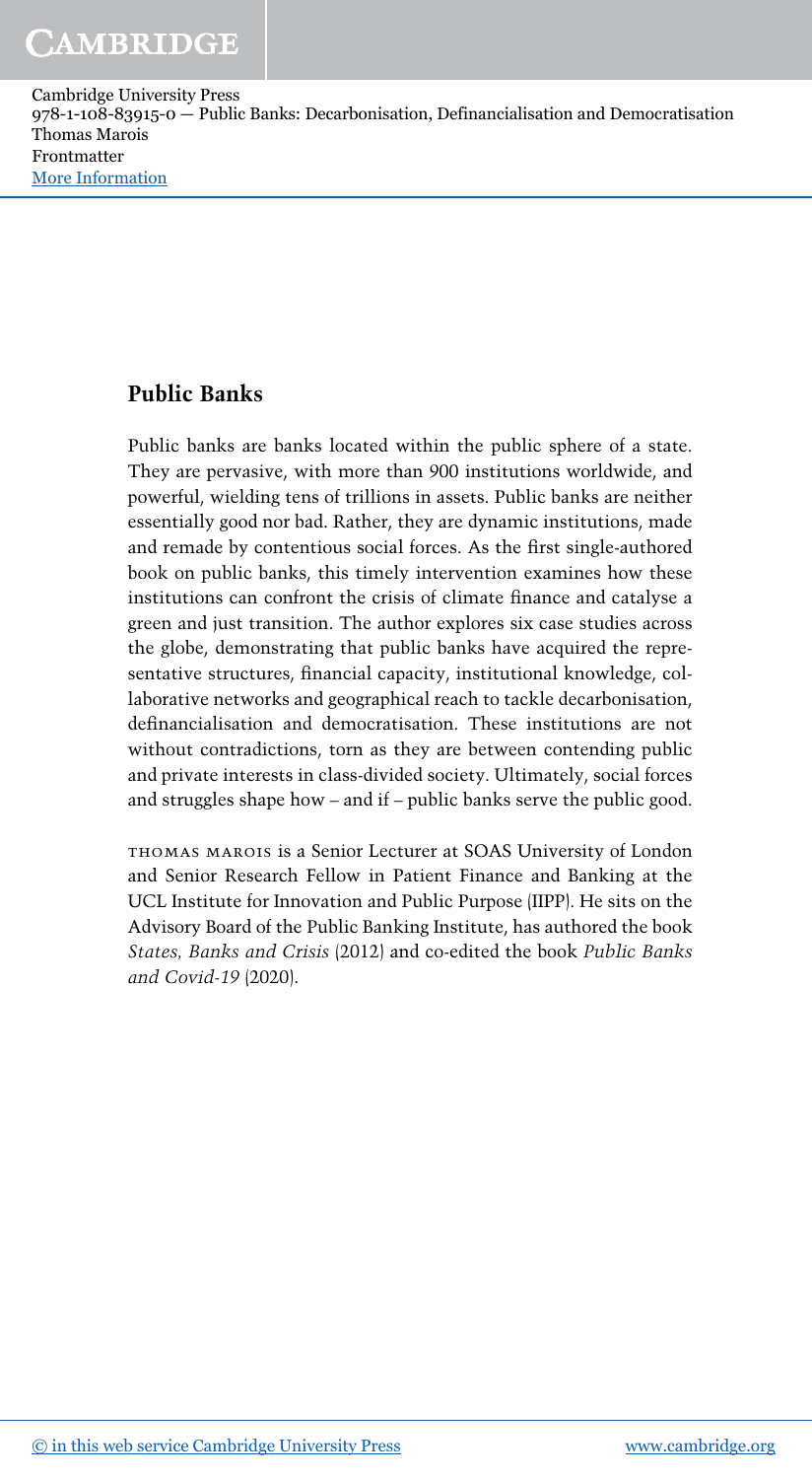# **Public Banks**

Decarbonisation, Definancialisation and Democratisation

THOMAS MAROIS

*SOAS University of London and UCL Institute for Innovation and Public Purpose*

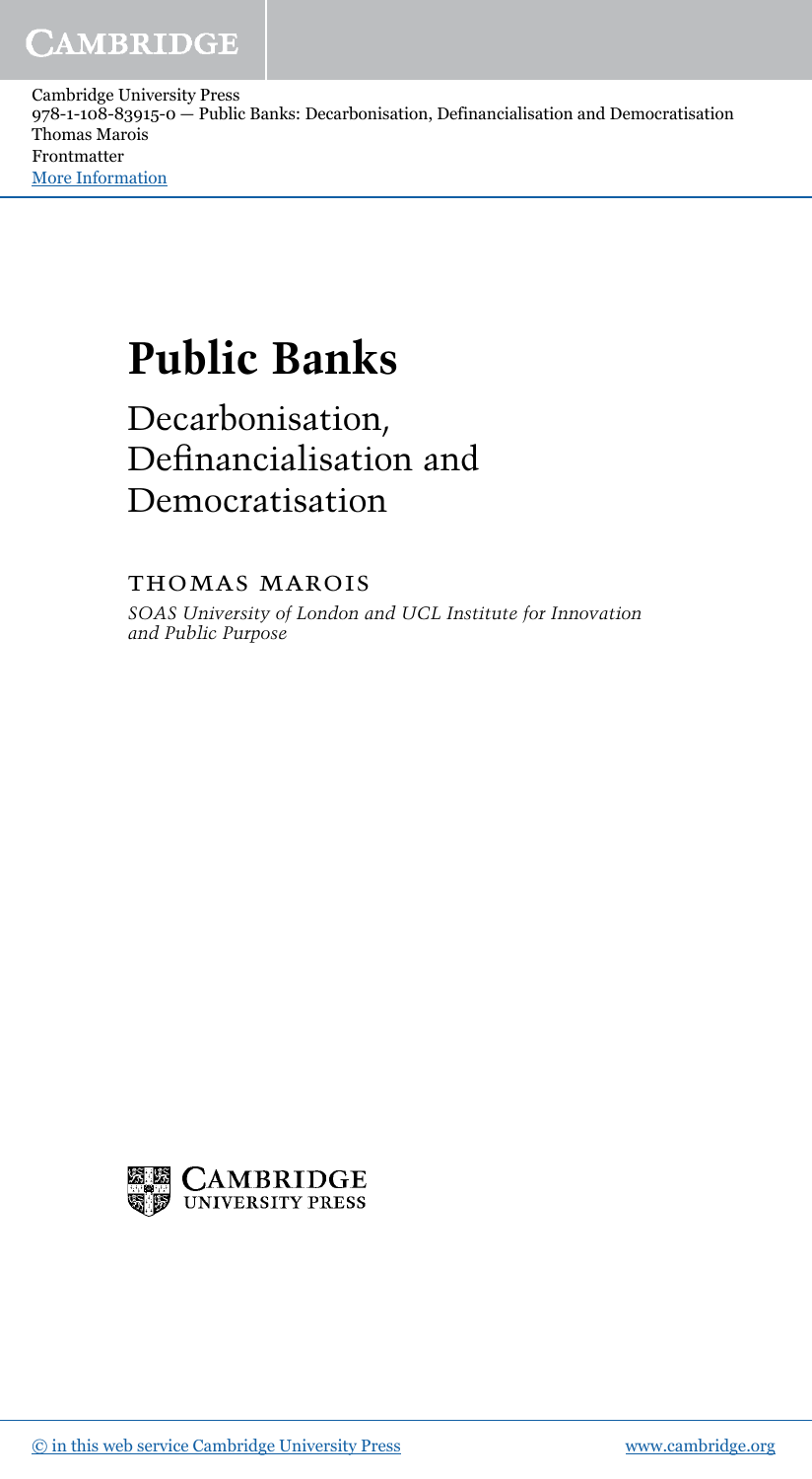#### **CAMBRIDGE UNIVERSITY PRESS**

University Printing House, Cambridge CB2 8BS, United Kingdom

One Liberty Plaza, 20th Floor, New York, NY 10006, USA

477 Williamstown Road, Port Melbourne, VIC 3207, Australia

314–321, 3rd Floor, Plot 3, Splendor Forum, Jasola District Centre, New Delhi – 110025, India

79 Anson Road, #06–04/06, Singapore 079906

Cambridge University Press is part of the University of Cambridge.

It furthers the University's mission by disseminating knowledge in the pursuit of education, learning, and research at the highest international levels of excellence.

www.cambridge.org Information on this title: www.cambridge.org/9781108839150 DOI: 10.1017/9781108989381

© Thomas Marois 2021

This publication is in copyright. Subject to statutory exception and to the provisions of relevant collective licensing agreements, no reproduction of any part may take place without the written permission of Cambridge University Press.

First published 2021

A catalogue record for this publication is available from the British Library.

ISBN 978-1-108-83915-0 Hardback

Cambridge University Press has no responsibility for the persistence or accuracy of URLs for external or third-party internet websites referred to in this publication and does not guarantee that any content on such websites is, or will remain, accurate or appropriate.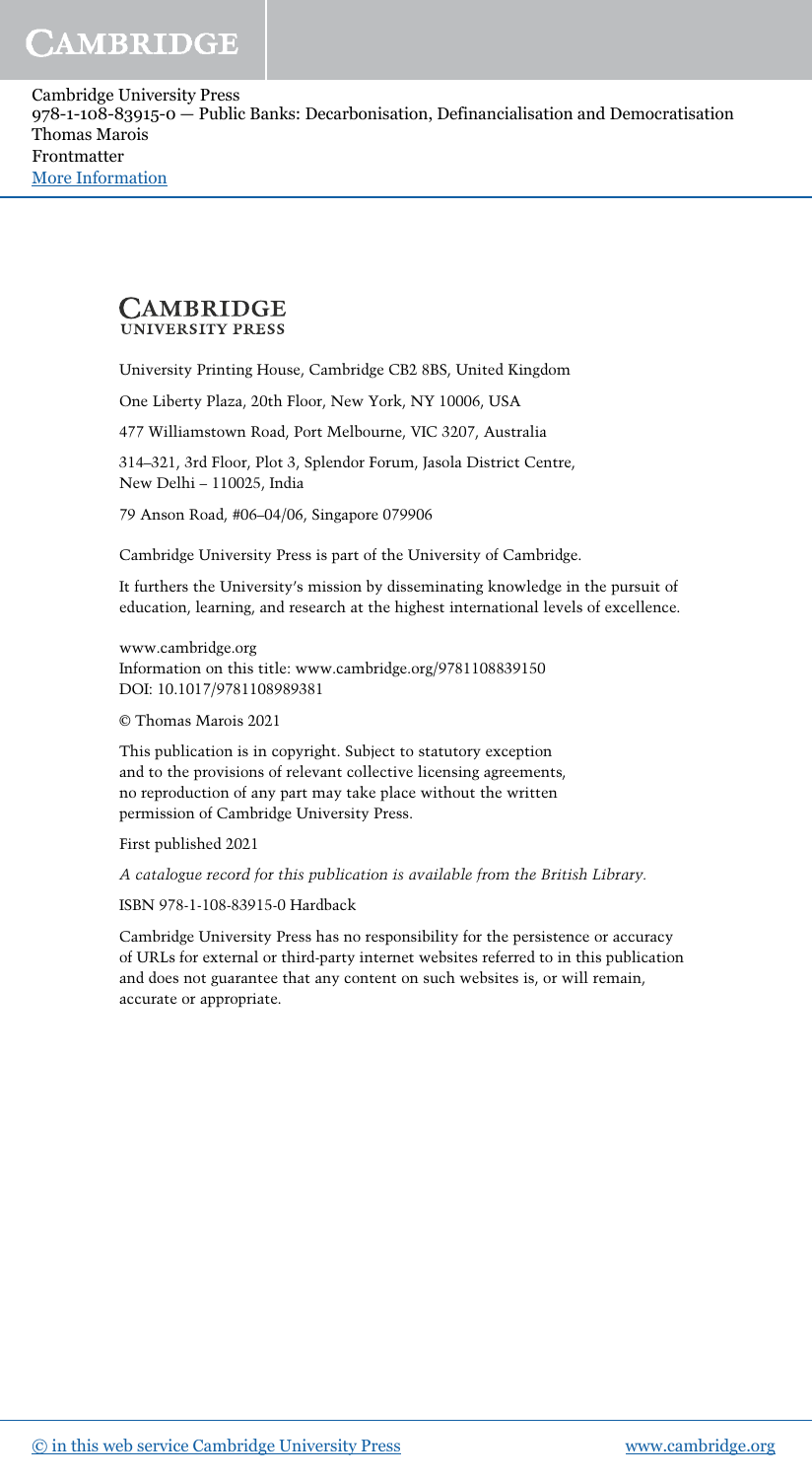*For my family, and for the struggles to come.*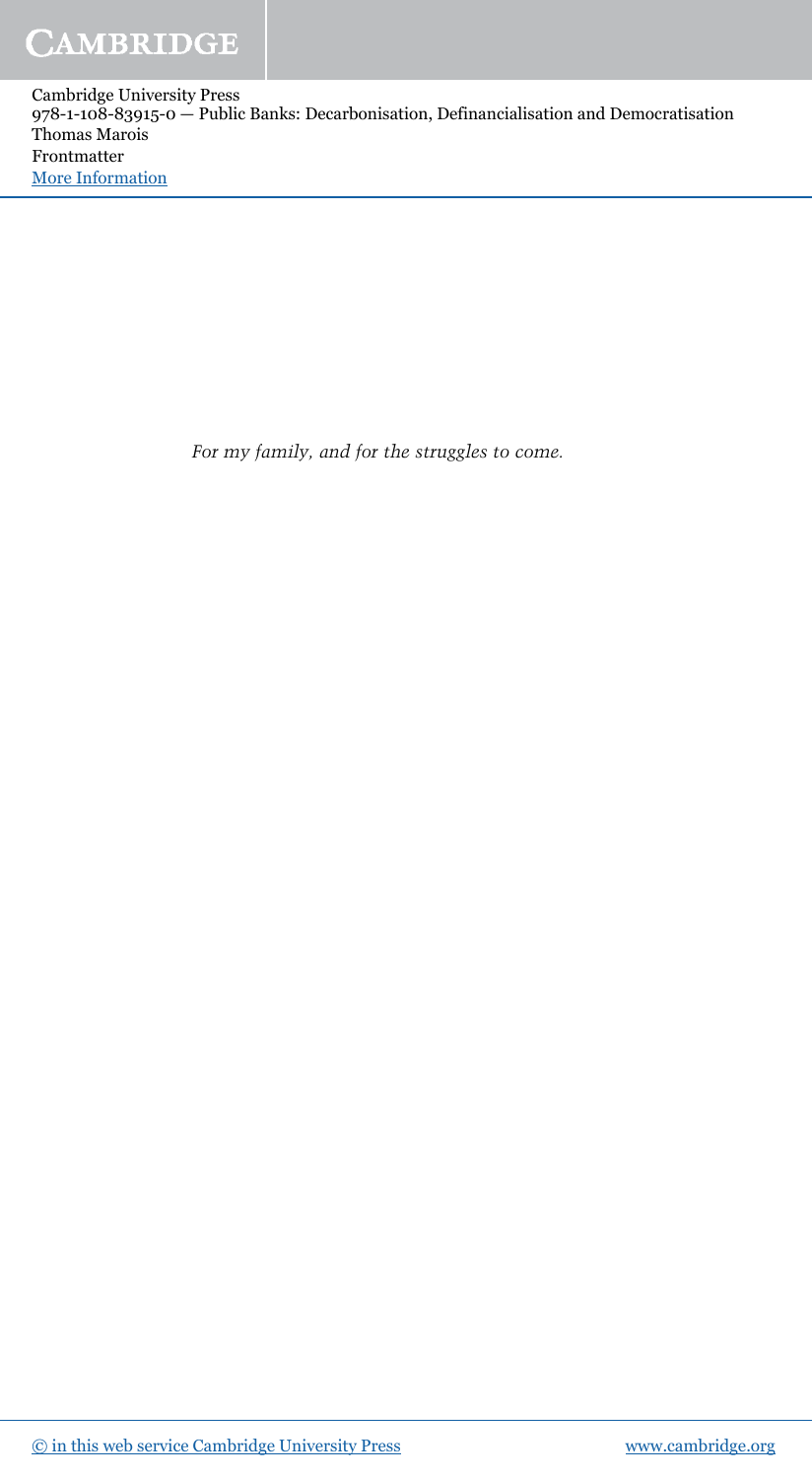| Cambridge University Press                                                                |
|-------------------------------------------------------------------------------------------|
| 978-1-108-83915-0 — Public Banks: Decarbonisation, Definancialisation and Democratisation |
| Thomas Marois                                                                             |
| Frontmatter                                                                               |
| <b>More Information</b>                                                                   |

### **Contents**

|                     |                | List of Figures                                    | page x |
|---------------------|----------------|----------------------------------------------------|--------|
|                     | List of Tables |                                                    |        |
|                     | List of Boxes  |                                                    | xii    |
|                     |                | List of Abbreviations                              | xiii   |
|                     |                | Introduction                                       | 1      |
|                     | I.1            | Resurgent Public Banks and the Crises of Finance,  |        |
|                     |                | of Climate Finance, and of Covid-19                | 8      |
|                     | 1.2            | A Note on Methodology                              | 22     |
|                     | I.3            | The Argument Restated and Structure of the Book    | 24     |
| 1                   |                | The World of Public Banks                          | 28     |
|                     | 1.1            | Locating Public Banks within Credit Systems        | 29     |
|                     | 1.2            | The Impoverishment of Public Banks in              |        |
|                     |                | <b>International Development</b>                   | 35     |
|                     | 1.3            | The World of Public Banks: Institutions and Assets | 39     |
| 2                   |                | Contrasting Evidence, Contending Views: Towards a  |        |
| Dynamic Alternative |                |                                                    | 56     |
|                     | 2.1            | The Contrasting Empirical Evidence                 | 56     |
|                     | $2.2^{\circ}$  | The Contending Theoretical Views                   | 63     |
|                     | 2.3            | Towards an Alternative Dynamic View                | 70     |
| 3                   |                | Credible Legacies, Neoliberal Transition           | 85     |
|                     | 3.1            | A Brief History of Public Banking Institutions     | 85     |
|                     | 3.2            | A History of Institutional Functions               | 94     |
|                     | 3.3            | The Transition to Neoliberalism                    | 102    |

vii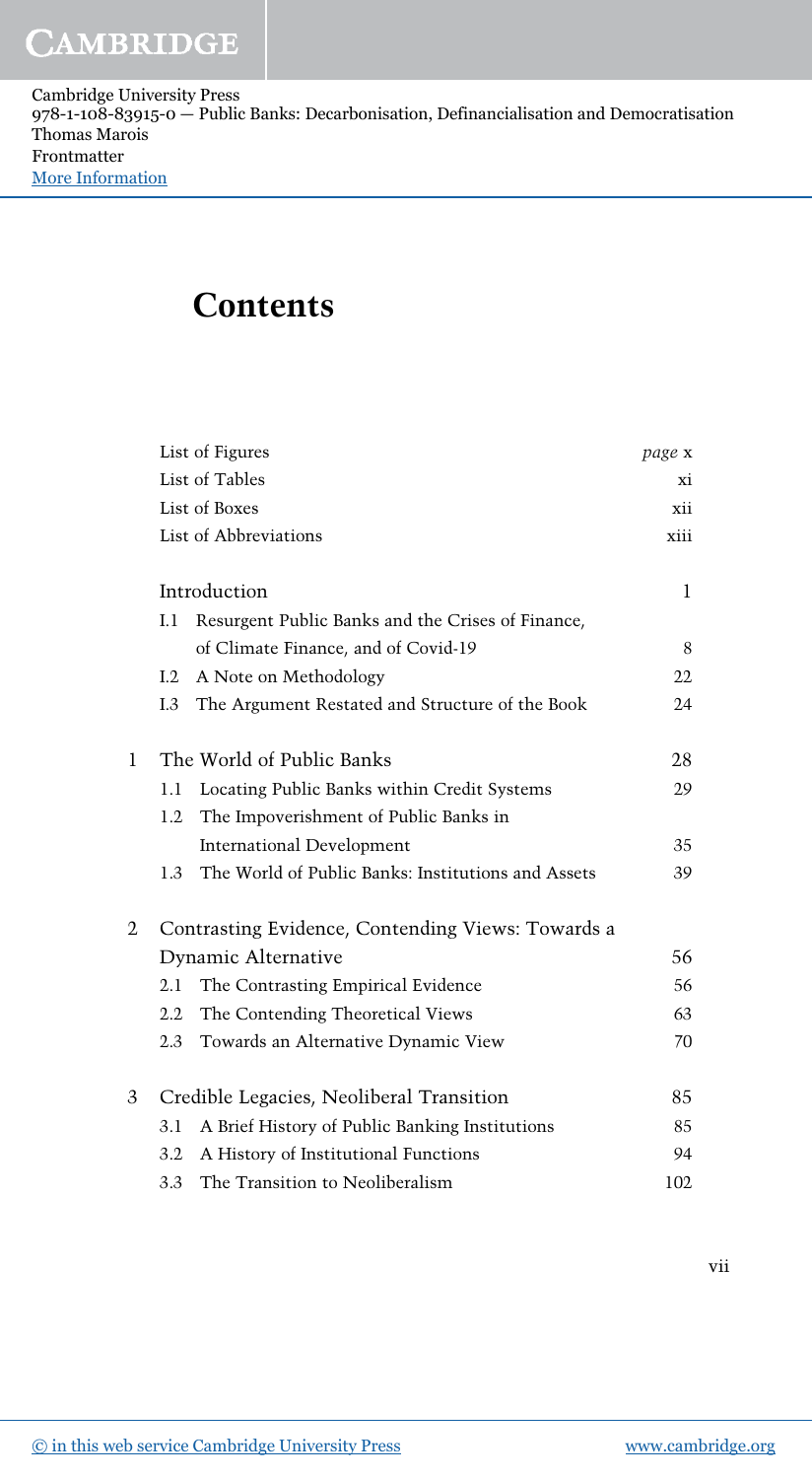#### viii CONTENTS

| 4           | Decarbonisation    |                                                       | 108 |
|-------------|--------------------|-------------------------------------------------------|-----|
| 4.1         |                    | The Problem of Public Banks Financing                 |     |
|             |                    | Decarbonisation                                       | 109 |
|             | 4.2                | The Ways of Public Banks Financing Decarbonisation:   |     |
|             |                    | The China Development Bank and Nordic                 |     |
|             |                    | <b>Investment Bank</b>                                | 116 |
|             | 4.3                | Contradicting Green and Growth Imperatives            | 138 |
| 5           | Definancialisation |                                                       | 147 |
|             | 5.1                | The Problem of Definancialising Finance               | 148 |
|             | 5.2                | The Ways of Definancialisation: The National Bank for |     |
|             |                    | Agriculture and Rural Development and the Bank of     |     |
|             |                    | North Dakota                                          | 154 |
|             | 5.3                | Contradicting Definancialisation                      | 177 |
| 6           | Democratisation    |                                                       | 186 |
|             | 6.1                | The Problem of Democratising Finance                  | 187 |
|             | 6.2                | The Ways of Democratisation: The KfW and the Banco    |     |
|             |                    | Popular y de Desarrollo Comunal                       | 193 |
|             | 6.3                | The Contradictions of Democratisation in Global       |     |
|             |                    | Financialised Capitalism                              | 215 |
| $7^{\circ}$ |                    | A Democratised Public Bank for a Green and Just       |     |
|             |                    | Transition: A Proposal                                | 222 |
|             | 7.1                | The Possibility of Creating New Public Banks          | 224 |
|             | 7.2                | Designing a Public Bank That Is Financially           |     |
|             |                    | Sustainable                                           | 225 |
|             | 7.3                | Connecting Public Banks with Community                | 238 |
|             | 7.4                | Democratising Public Banks for a Green and            |     |
|             |                    | Just Transition                                       | 242 |
| 8           |                    | Epilogue: Public Banks in a Time of Covid-19          | 248 |
|             | 8.1                | The Problem of the Covid-19 Pandemic                  | 249 |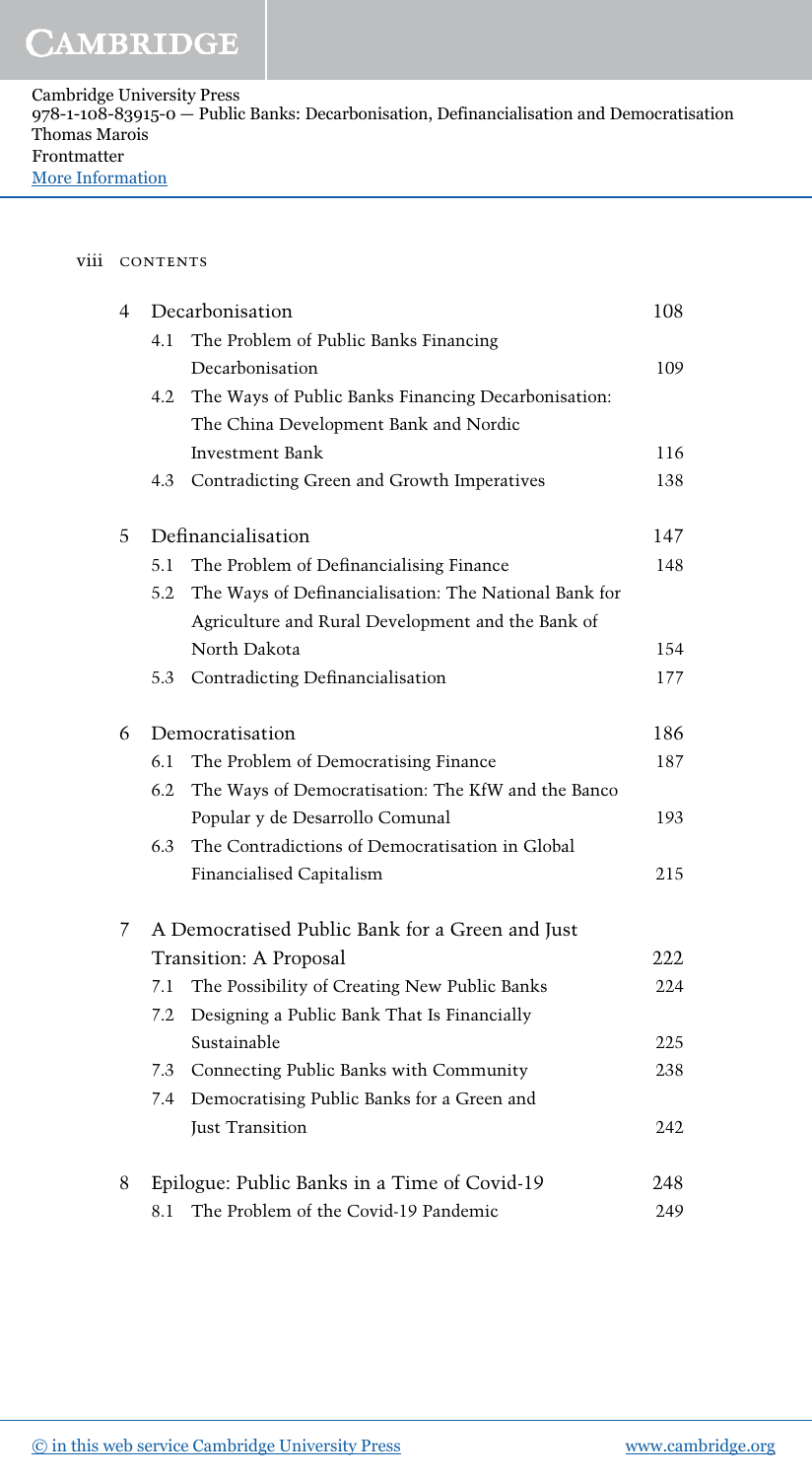### **CAMBRIDGE**

Cambridge University Press 978-1-108-83915-0 — Public Banks: Decarbonisation, Definancialisation and Democratisation Thomas Marois Frontmatter [More Information](www.cambridge.org/9781108839150)

#### CONTENTS ix

|       | 8.2 Public Banks: Making Time in Response to the      |      |
|-------|-------------------------------------------------------|------|
|       | Covid-19 Crisis                                       | 253  |
|       | 8.3 The Ways of Public Banks Confronting the Pandemic | 256  |
|       |                                                       |      |
|       | References                                            | 276  |
| Index |                                                       | 316. |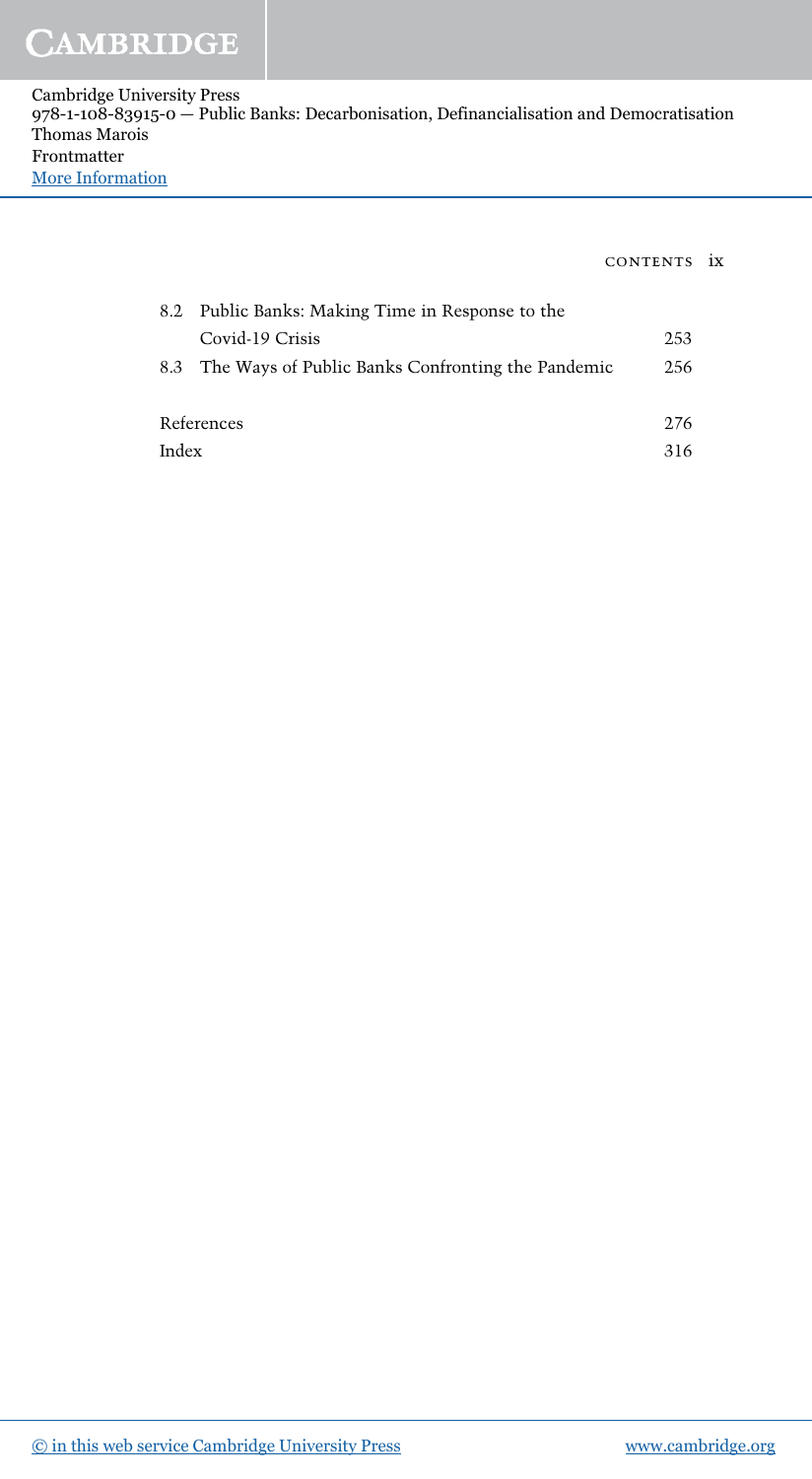### **Figures**

| I. 1    | Contemporary public banks in class-divided          |        |
|---------|-----------------------------------------------------|--------|
|         | society                                             | page 2 |
| I.2     | Public banks being made and remade                  | 8      |
| I.3     | Ownership form and institutional functions          | 10     |
| 1.1     | Interconnected elements of a modern credit system   | 30     |
| $2.1\,$ | Public banks within global financialised capitalism | 73     |
| 7.1     | A triple bottom line: democratised, green and just, |        |
|         | and sustainable                                     | 223    |
| 7.2     | Envisioning a democratised public banking           |        |
|         | solidarity structure                                | 239    |
| 7.3     | Democratisation structure of public bank            | 243    |
|         |                                                     |        |

x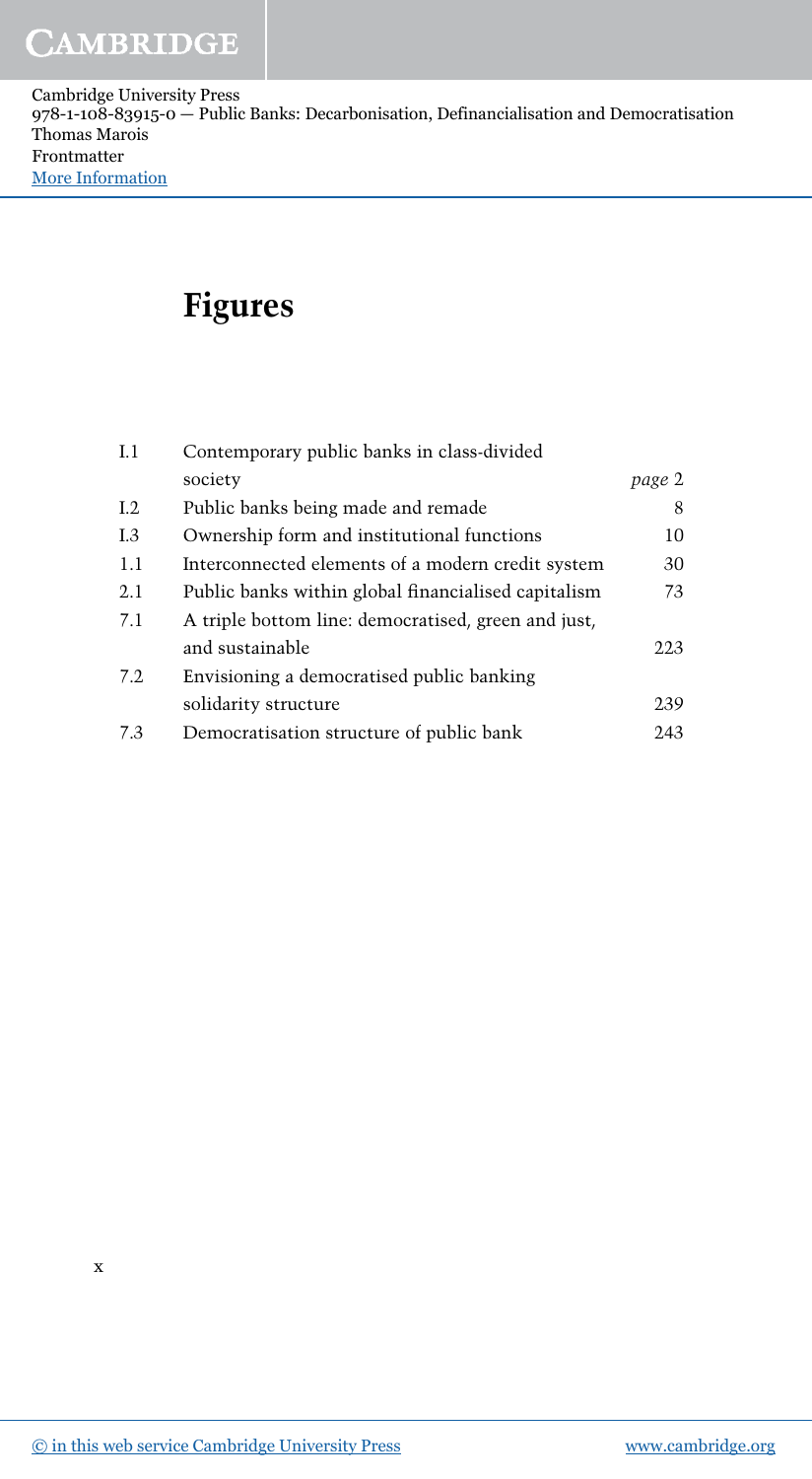### **Tables**

| Total public and private banks, numbers and assets,<br>1.1 |                                                         |         |
|------------------------------------------------------------|---------------------------------------------------------|---------|
|                                                            | 2018 and 2020                                           | page 40 |
| 1.2                                                        | Public banks, dominant and influencing ownership,       |         |
|                                                            | numbers and assets, 2018 and 2020                       | 43      |
| 1.3                                                        | Public banks by institutional type, numbers and assets, |         |
|                                                            | 2018 and 2020                                           | 46      |
| 1.4                                                        | Regional distribution of public banks, 2018 and 2020    | 49      |
| 1.5                                                        | Distribution of public banks by political region, 2018  |         |
|                                                            | and 2020                                                | 51      |
| 1.6                                                        | Situating public banks among public financial           |         |
|                                                            | institutions, numbers, assets, and percentage of        |         |
|                                                            | global GDP                                              | 55      |
| 2.1                                                        | Contending views on public banks in development         | 80      |
| 3.1                                                        | The acquired functions of public banks                  | 98      |
| 4.1                                                        | Estimated global climate finance, 2012-18,              |         |
|                                                            | <b>USD</b> billions                                     | 114     |
| 4.2                                                        | The China Development Bank and Nordic Investment        |         |
|                                                            | Bank at a glance                                        | 118     |
| 4.3                                                        | CDB operational data, 2013-18                           | 121     |
| 4.4                                                        | NIB operational data, 2012-19                           | 128     |
| 4.5                                                        | NIB financing decarbonisation                           | 136     |
| 5.1                                                        | The NABARD and Bank of North Dakota at a glance         | 159     |
| 5.2                                                        | NABARD operational data, 2012-19                        | 161     |
| 5.3                                                        | BND operational data, 2013-18                           | 173     |
| 6.1                                                        | KfW and BPDC at a glance                                | 196     |
| 6.2                                                        | KfW operational data, 2012-19                           | 201     |
| 6.3                                                        | BPDC operational data, 2012-19                          | 211     |

xi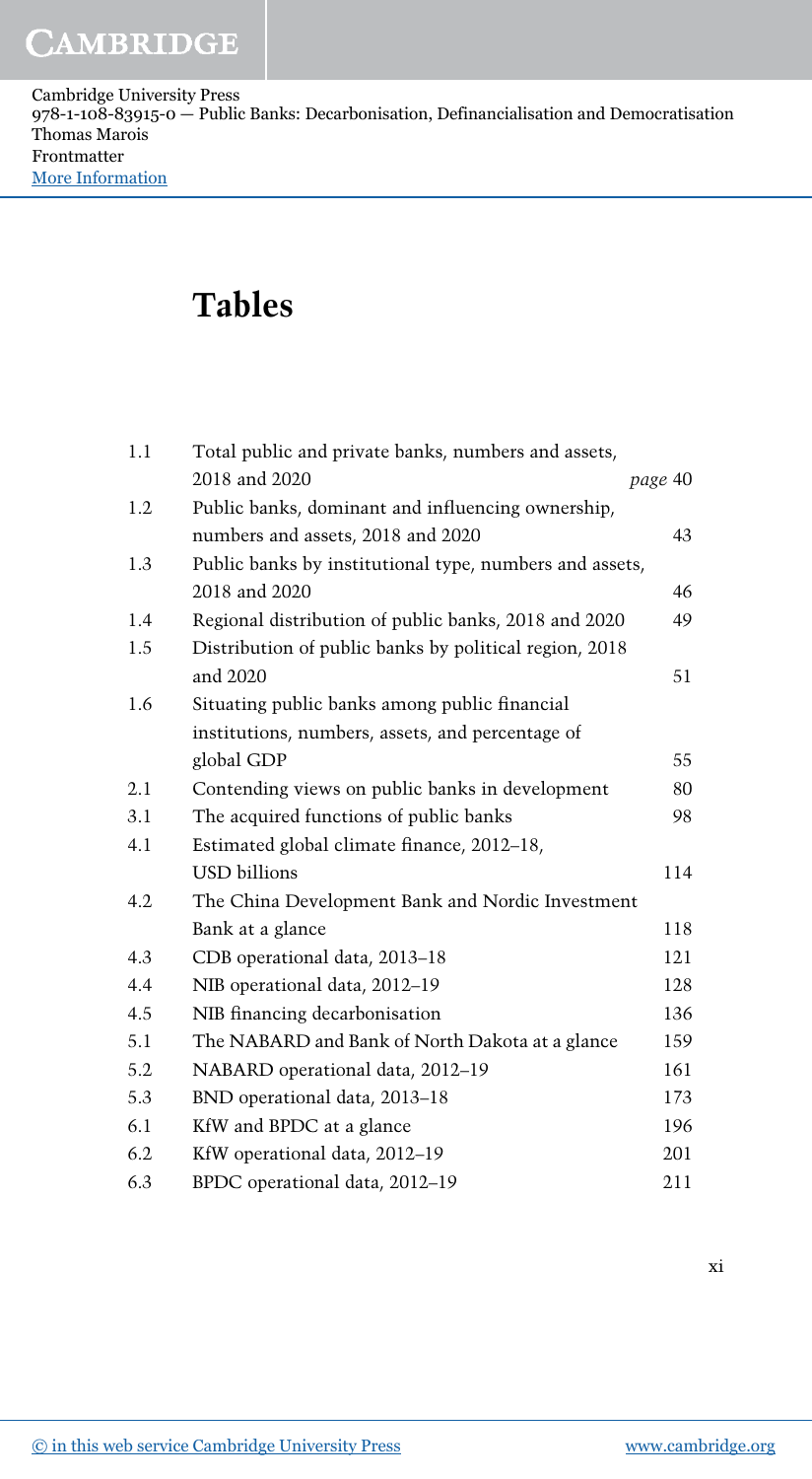#### **Boxes**

| 7.1 | Recurrent sources of finance capital           | page 232 |
|-----|------------------------------------------------|----------|
| 7.2 | Ways of lending for green and just transitions | 237      |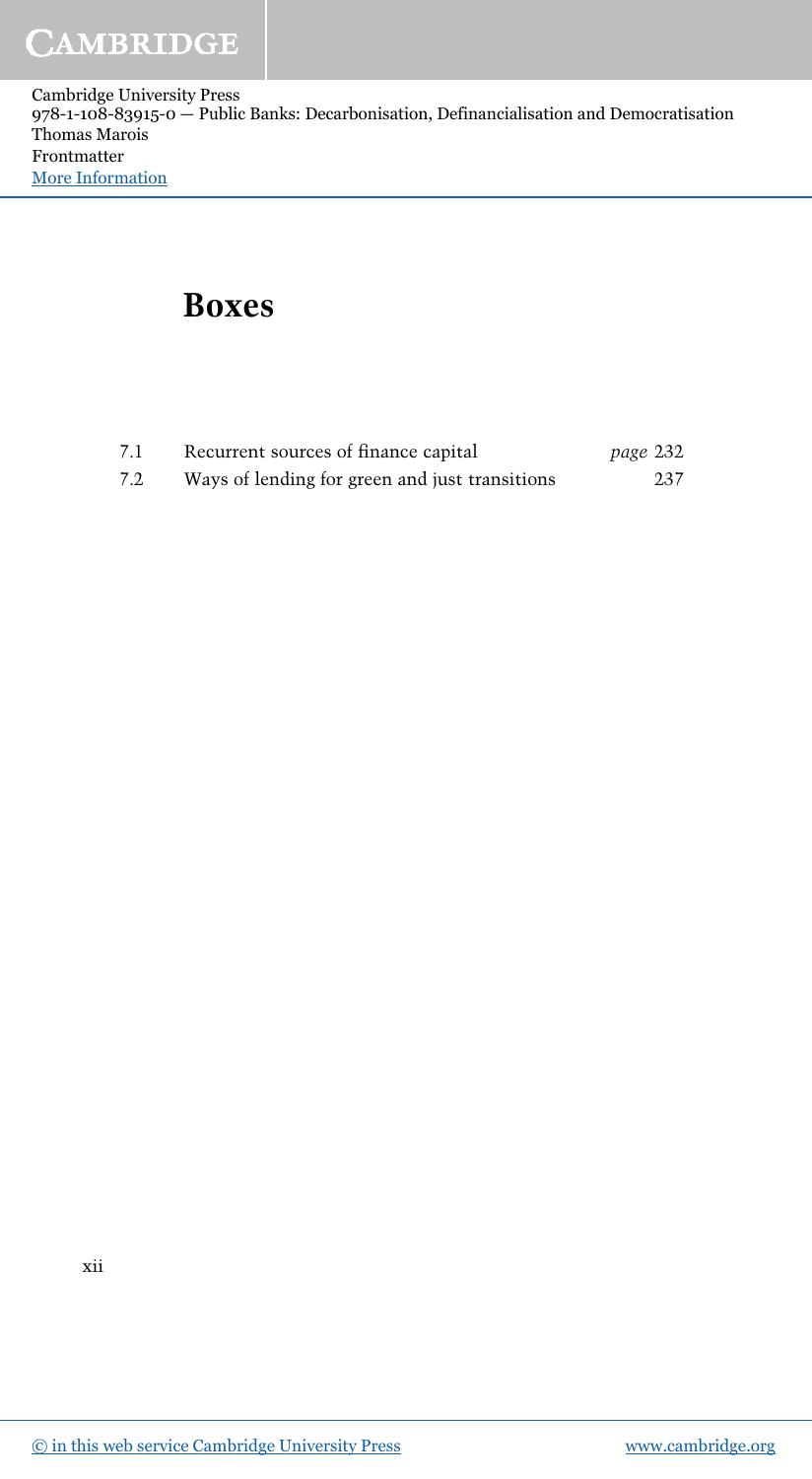## **Abbreviations**

| <b>AAAA</b>      | Addis Ababa Action Agenda                      |
|------------------|------------------------------------------------|
| AIIB             | Asian Infrastructure Investment Bank           |
| <b>ASEAN</b>     | Association of Southeast Asian Nations         |
| ATB              | Alberta Treasury Branch                        |
| <b>BCE</b>       | Before the Common Era                          |
| <b>BND</b>       | Bank of North Dakota                           |
| <b>BNDES</b>     | Banco Nacional de Desenvolvimento Econômico e  |
|                  | Social (National Bank for Economic and Social  |
|                  | Development)                                   |
| <b>BPDC</b>      | Banco Popular y de Desarrollo Comunal          |
| BRI              | Belt and Road Initiate                         |
| <b>CCB</b>       | China Construction Bank                        |
| <b>CDB</b>       | China Development Bank                         |
| <b>COP</b>       | Conference of the Parties                      |
| <b>CPC</b>       | Communist Party of China                       |
| <b>CPI</b>       | Climate Policy Initiative                      |
| <b>CPRP</b>      | COVID-19 PACE Recovery Program                 |
| <b>CRAFICARD</b> | Committee to Review the Arrangements for       |
|                  | Institutional Credit for Agriculture and Rural |
|                  | Development                                    |
| CSOs             | civil society organisations                    |
| DM               | Deutsche Mark                                  |
| <b>EIB</b>       | European Investment Bank                       |
| <b>ESG</b>       | environmental, social, and governance          |
| FCL              | Labour Capitalisation Fund                     |
| FfD              | financing for development                      |
| <b>FoEUS</b>     | Friends of the Earth United States             |
| FX               | foreign exchange                               |
| GCC              | <b>Gulf Cooperation Council</b>                |
|                  |                                                |

xiii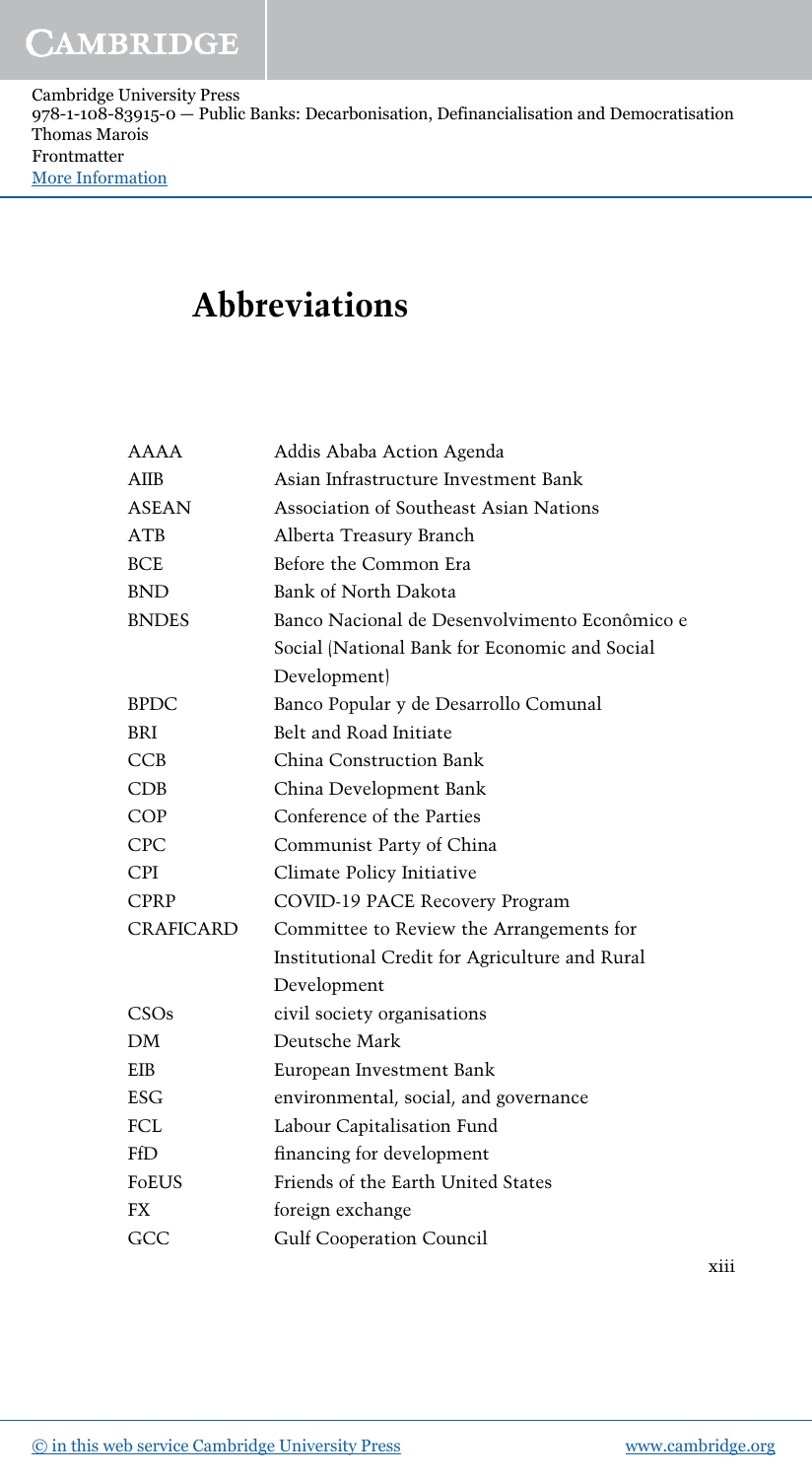#### **XIV LIST OF ABBREVIATIONS**

| <b>GHG</b>    | greenhouse gas                                     |
|---------------|----------------------------------------------------|
| <b>GLLR</b>   | Global Lenders of Last Resort                      |
| GNI           | gross national income                              |
| GPI           | Global Public Investor                             |
| <b>GRI</b>    | Global Reporting Initiative                        |
| <b>HELCOM</b> | Helsinki Commission                                |
| <b>HLM</b>    | high-level manager                                 |
| <b>IATF</b>   | <b>Inter-Agency Task Force</b>                     |
| <b>ICBC</b>   | Industrial and Commercial Bank of China            |
| IFI           | International financial institution                |
| <b>IMF</b>    | <b>International Monetary Fund</b>                 |
| <b>KfW</b>    | Kreditanstalt für Wiederaufbau                     |
| <b>KPIs</b>   | key performance indicators                         |
| <b>MENA</b>   | Middle East and North Africa                       |
| <b>MSMEs</b>  | micro-, small- and medium-sized enterprises        |
| <b>NABARD</b> | National Bank for Agriculture and Rural            |
|               | Development                                        |
| <b>NADB</b>   | North American Development Bank                    |
| <b>NAFTA</b>  | North American Free Trade Agreement                |
| <b>NDEP</b>   | Northern Dimension Environmental Partnership       |
| NGOs          | non-governmental organisations                     |
| <b>NHB</b>    | National Housing Bank                              |
| <b>NIB</b>    | Nordic Investment Bank                             |
| OECD          | Organisation for Economic Cooperation and          |
|               | Development                                        |
| OMFIF         | Official Monetary and Financial Institutions Forum |
| <b>PBI</b>    | Public Banking Institute                           |
| <b>PBOC</b>   | People's Bank of China                             |
| PFI           | public financial institution                       |
| <b>PPPs</b>   | public-private partnerships                        |
| <b>RBI</b>    | Reserve Bank of India                              |
| <b>RBS</b>    | Royal Bank of Scotland                             |
| <b>RFC</b>    | Reconstruction Finance Corporation                 |